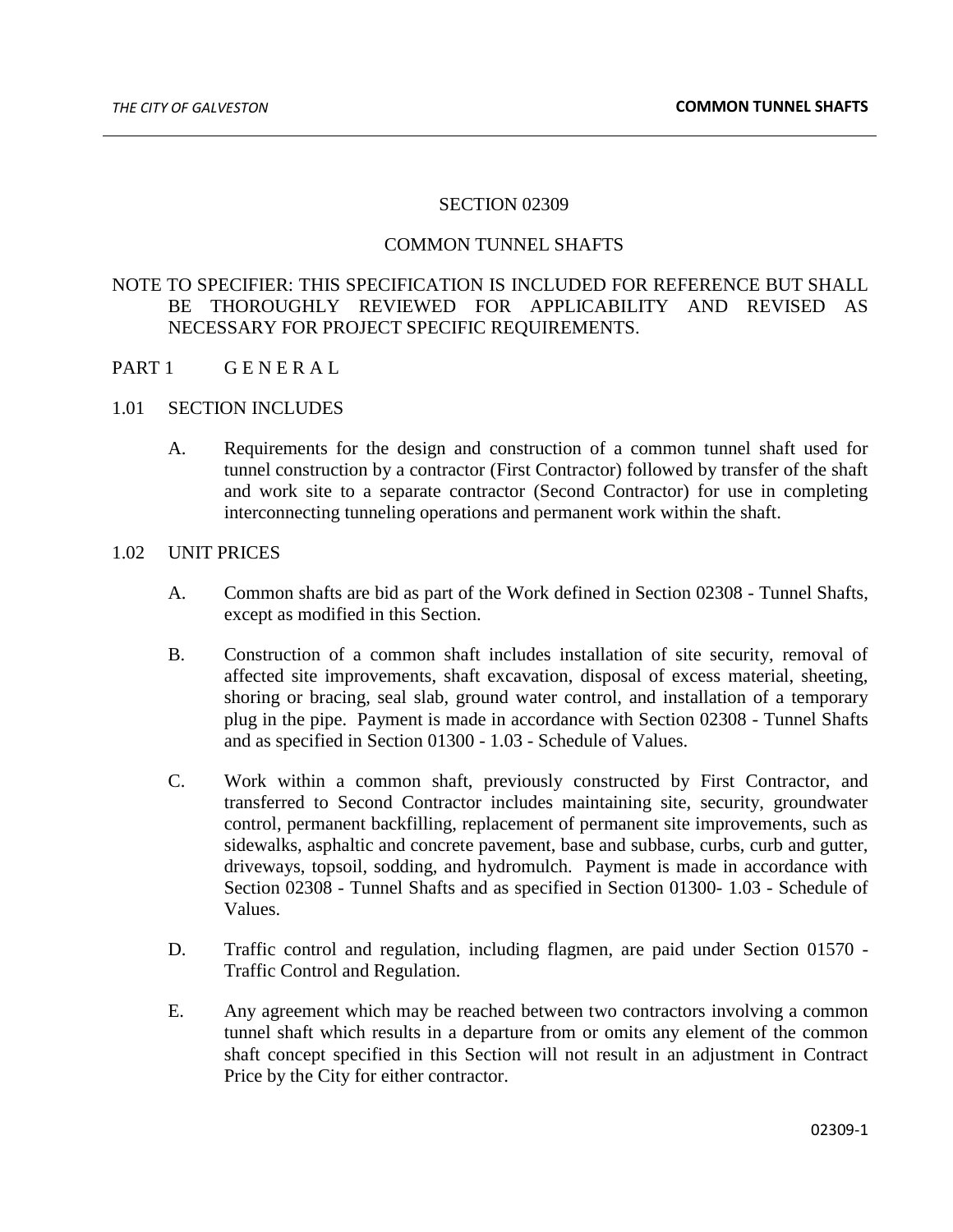## 1.03 DEFINITIONS

- A. Common Shaft. A shaft that the First Contractor constructs under one contract and then is transferred as a responsibility of the Second Contractor, under a separate contract, who completes interconnected tunneling operations, permanent work, backfill and restoration of site improvements.
- B. First Contractor. Contractor responsible for design and construction of a common shaft. First Contractor uses the shaft for tunneling and installing permanent sewer line, and then relinquishes responsibility at the time of transfer to Second Contractor.
- C. Second Contractor. Contractor who takes responsibility for the shaft constructed by First Contractor, and uses it to complete interconnected tunneling and to complete the permanent work at that location.
- D. Starter Shaft. Generally the downstream shaft of First Contractor; the shaft from which First Contractor begins tunnel work. This shaft, if common, becomes the receiving shaft for Second Contractor.
- E. Receiving Shaft. Generally the shaft at the upstream end of the tunnel work where the tunneling operation ends. If common, it will have been constructed by First Contractor as a starter shaft.
- F. Back Tunnel. A short length of tunnel constructed at a starter shaft in the opposite direction to the main tunnel to facilitate construction operations.

#### 1.04 SYSTEM DESCRIPTION

- A. Design Requirements. Common shaft design to be site specific with the minimum clear dimensions, depth and at the location shown on the Drawings. Differing dimensions may only be used with the written consent of the Second Contractor, and approval of the Owner's Representative.
	- 1. Shaft shall be designed to withstand full piezometric pressure with adequate factor of safety, and without dependence on a ground water control system.
	- 2. Design seal slab to have a sump for purposes of pumping out seepage and surface water inflow.
	- 3. Design the shaft liner for a uniformly distributed loading of 200 pounds per square foot at the surface or H-20 vehicle loading, as applicable.
	- 4. Second Contractor designs shaft structural modifications required to suit his construction needs.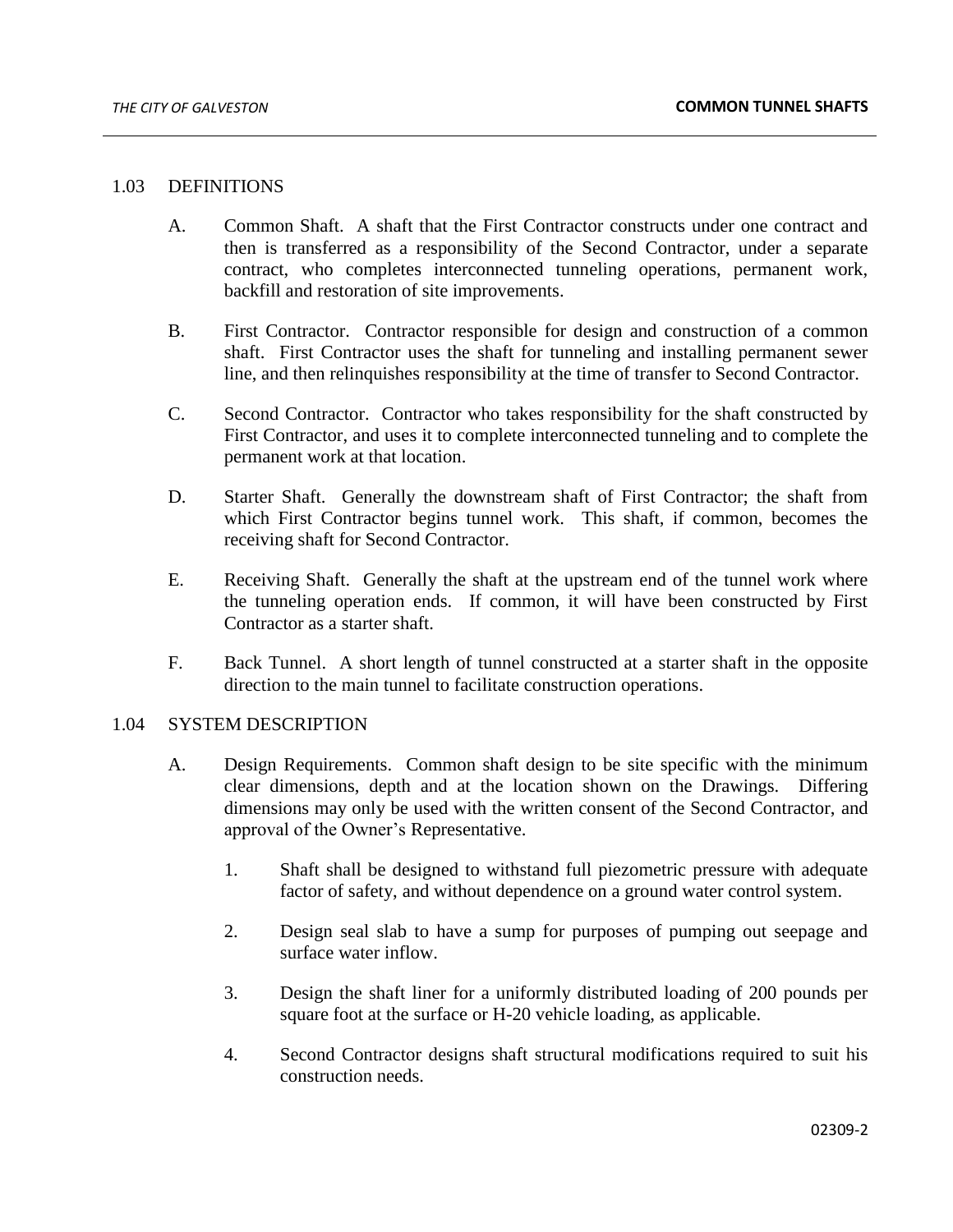- 5. Design the common shaft using materials which minimize ground water intake and prevent migration of fines into the shaft.
- 6. Design shaft with liner or ground support system such that it may be readily removed to a depth of eight feet below any existing pavement or ground elevation.

## 1.05 SUBMITTALS

- A. First Contractor.
	- 1. Make submittals in conformance with all sections and provisions of these specifications.
	- 2. Submit to Owner's Representative two copies of record photographs showing shaft condition immediately prior to handover.
	- 3. Prepare record drawings for shaft and submit to Owner's Representative prior to Second Contractor taking over the shaft and work site.
- B. Second Contractor.
	- 1. Make shaft modification submittals in conformance with Section 02308 Tunnel Shafts and Section 01300 - Submittals.
	- 2. Submit monitoring results in accordance with Section 02308 Tunnel Shafts and Section 01300 - Submittals.

# 1.06 TRANSFER OF SHAFT RESPONSIBILITY

- A. First Contractor.
	- 1. First Contractor relinquishes the site of a common shaft and transfers responsibility to Second Contractor on the date specified in Section 01010 - Summary of Work, which shall be based on a specified number of days from the Date of Commencement. The First Contractor may transfer responsibility of the shaft prior to the date specified if approved by the Second Contractor and the Owner's Representative. Failure to transfer that responsibility by the date specified will cause assessment of liquidated damages against the First Contractor in accordance with the General Conditions of the Agreement.
- B. Second Contractor.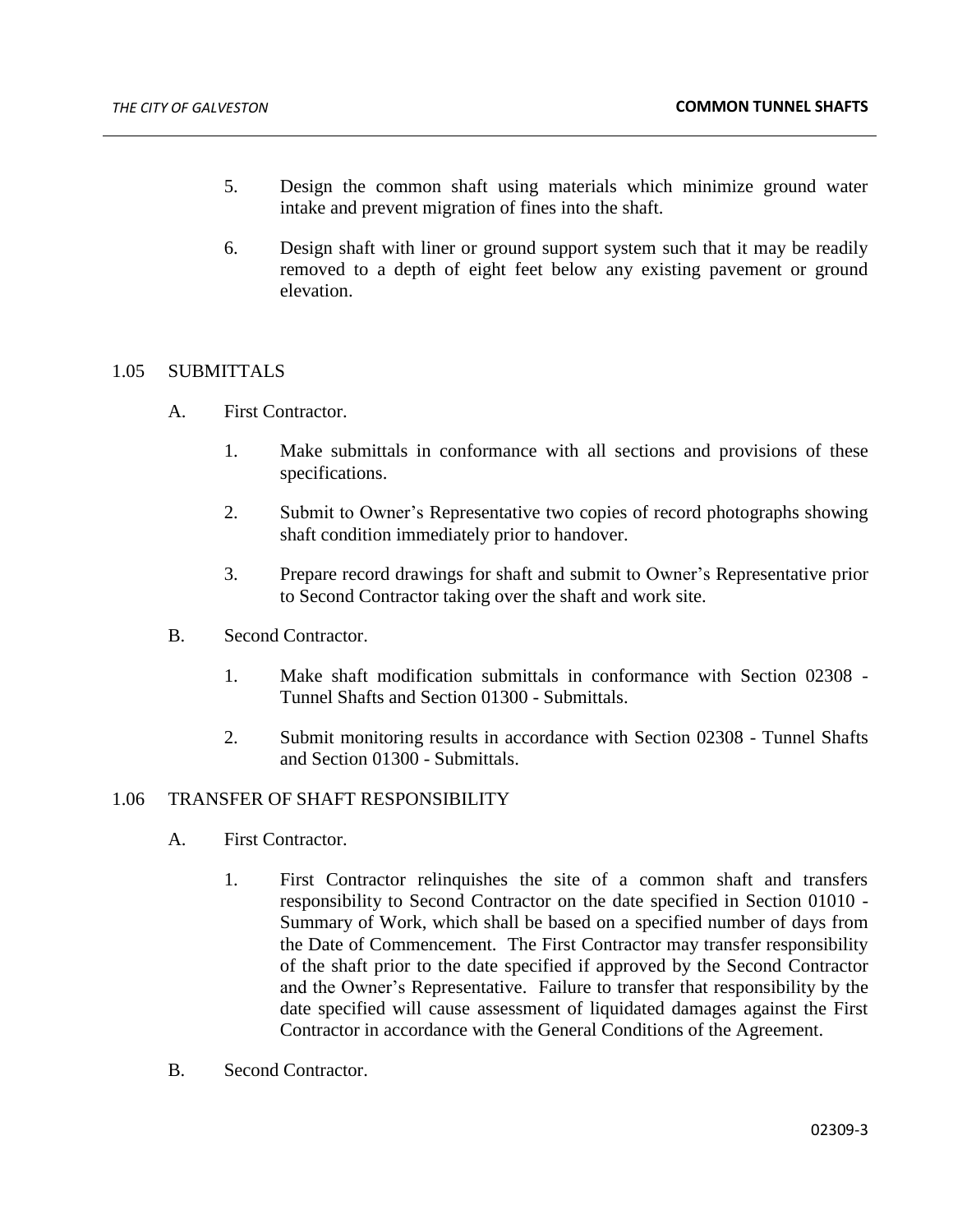- 1. Second Contractor takes responsibility for the common shaft site on the date the First Contractor relinquishes the site, the date of which shall occur within a period specified in Section 01010 - Summary of Work. The Second Contractor is not required to take responsibility for the shaft prior to the first date of the period specified, but shall be prepared to take over responsibility on any date thereafter. The Second Contractor shall have no claim for delay provided the First Contractor turns over the shaft prior to the last day of the period specified.
- C. Any changes to the date specified for occupation of the site requires written approval of both Contractors, and this shall be forwarded to the Owner's Representative.

### PART 2 PRODUCTS

### 2.01 EQUIPMENT AND MATERIALS

- A. Equipment and materials used for construction shall be in good condition.
- B. Construct permanent work as specified and as shown on the Drawings.
- C. Any material or equipment left in the shaft or at the site by First Contractor, either as defined by this Section, or otherwise, becomes the property of Second Contractor.

### PART 3 E X E C U T I O N

### 3.01 SITE EXAMINATION

- A. First Contractor: Repair any damage to existing structures or facilities which has been caused by construction activity. Leave the site in a clean condition.
- B. Second Contractor: Inspect the site and report damage observed to the Owner's Representative immediately prior to transfer. The site includes the surrounding area insofar as it may have been impacted by First Contractor's construction activity.

## 3.02 CONSTRUCTION

- A. First Contractor.
	- 1. Construct the common shaft, including utility relocations, dewatering, shaft excavation and ground support, seal slab, traffic control and safety and security barriers in accordance with Section 02308 - Tunnel Shafts.
	- 2. Do not construct a back-tunnel in the common shaft.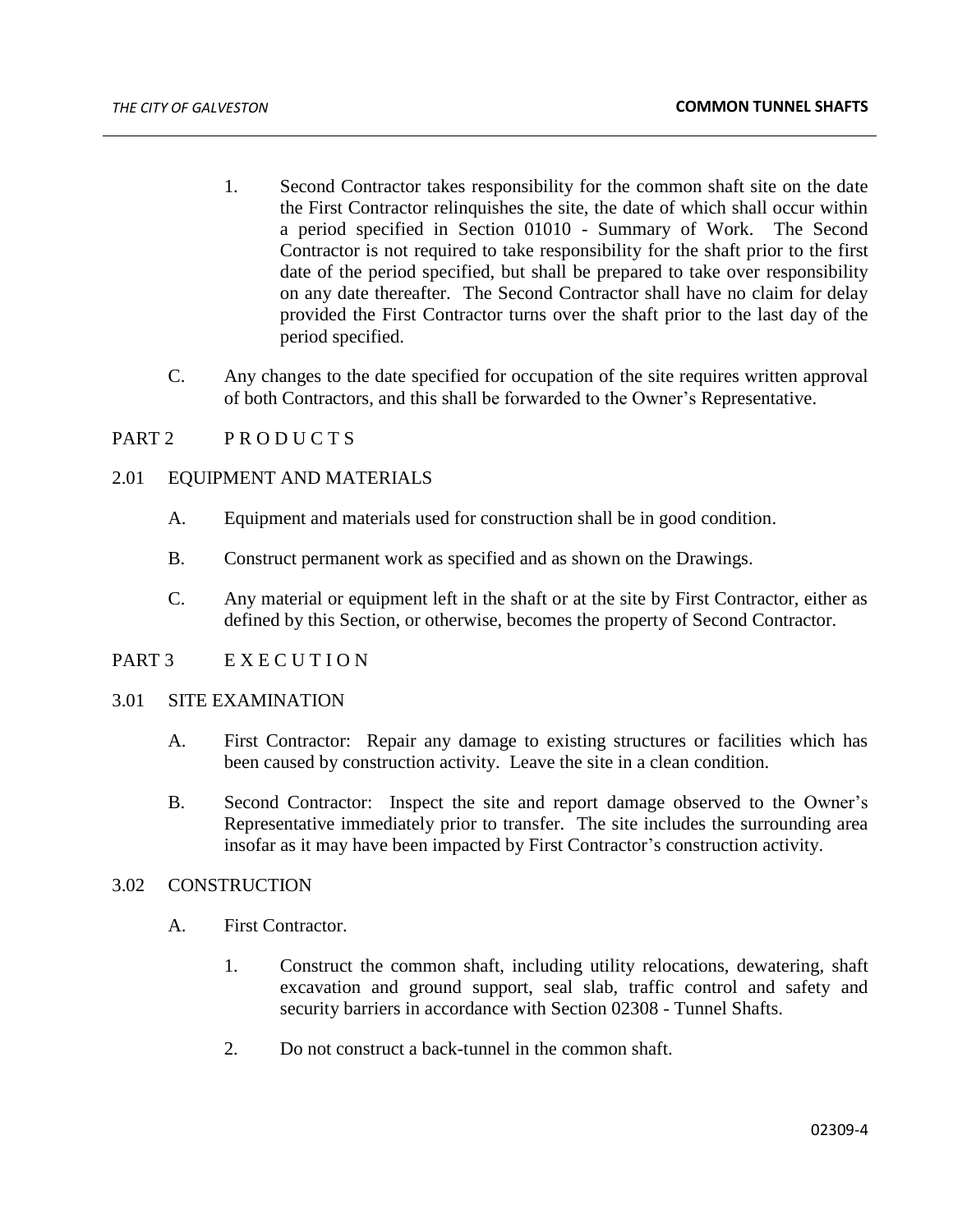- 3. Repair any damage to shaft liner and grout any voids outside shaft ground support to restore integrity of shaft to its original design capabilities, prior to transfer.
- 4. Install plug immediately upstream of the shaft.
- 5. Clean out shaft, including removal of construction equipment and debris prior to transfer.
- 6. Monitor for settlement in conformance with Section 02308 Tunnel Shafts.
- 7. Remove the dewatering system, if used, including backfilling wells and removing header pipes.
- 8. Repair any damage to pavement outside the immediate limits of the shaft, such as settlement damage to pavement resulting from shaft or tunneling operations.
- 9. Remove all equipment from shaft including any thrust blocks if used, except access ladder, prior to handover.
- 10. Remove traffic control system. Coordinate with Second Contractor to maintain continuous traffic control.
- 11. Repair any damage to site security fencing, shaft fencing or cover, and portable concrete traffic barriers.
- 12. Transfer security fencing, covers, and portable concrete traffic barriers to Second Contractor.
- 13. Provide, install, and handover a temporary plug at the downstream end of the sewer pipe installed by First Contractor.
- 14. Provide and deliver to Second Contractor, two new and undamaged joints of pipe identical to the pipe installed by First Contractor immediately upstream of the common shaft.
- B. Second Contractor.
	- 1. Install traffic control system. Coordinate with First Contractor to maintain continuous traffic control.
	- 2. Provide necessary pumps and power source at the shaft. Provide ground water control at the shaft as required to control inflow.